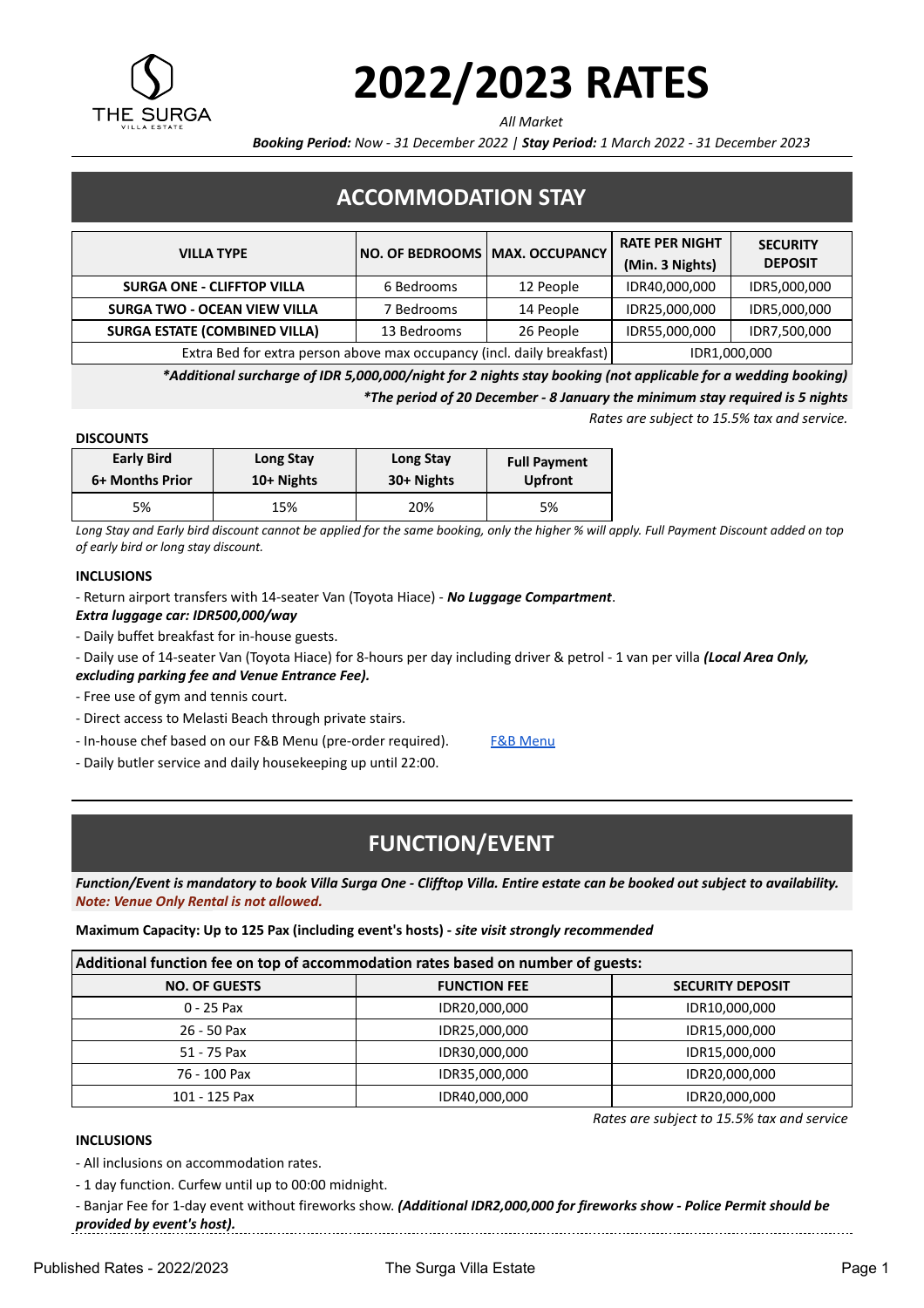#### **RESERVATION POLICY**

- All reservations should be made by email to bookings@thesurga.com with guest name, type of villa, check-in & check out dates, function details (no.of guests & event date) and any special request.

- 50% Deposit payment *(non-refundable in any circumstances)* should be made to confirm and settle the reservation.

#### **PAYMENT POLICY**

- *All Payments made are non-refundable & non-transferable in any circumstances.*
- 50% deposit to be paid upon booking confirmation and block the dates.
- Balance payment to be paid 30 days prior to arrival dates.
- 5% discount will be given for 100% payment upfront.
- Additional 3% from total amount is applied for credit card payment.

#### **AMENDMENT & CANCELLATION POLICY**

- Deposit & balance payments are *non-refundable & non-transferable in any circumtances.*

- In the case that it is impossible at all to make the trip due to natural disaster, political instability, disease epidemic, family matters, sickness, flight matters, etc (supporting documents required), changes to period of stay can only made up by management approval only and subject to availability.

- Any change of date due to above cause should be made at least 30 days before initial dates. Any change date made less than 30 days before initial date will be charged 10% of the total invoice amount as administration fee.

- For any change date happen due to above cause, the balance payment due date will still remain the same, 30 days before the original dates.

#### **COVID-19 POSTPONEMENT POLICY**

- In the case of travel restriction from Government due to COVID-19 Pandemic, postponement will be given for up to 6 months from the original dates (subject to availability).

- Postponement is allowed to be made max. 3 months and min. 1 month before original dates.
- All deposit payment that has been made are *non-refundable & non-transferable in any circumstances.*
- New dates are allowed only on Monday-Wednesday for the check-in day & will be settled once balance payment has been made.

- This policy is subject to change following the COVID-19 pandemic global situation.

- This policy cancelled automatically when majority of countries are open and lifted the travel restrictions.

#### **ADDITIONAL SURCHARGE**

- IDR 2.000.000/event for additional banjar fee for fireworks show (police permit should be arranged by event planner/vendor).

- IDR 500.000 for pre-wedding photo shoot / video shoot permit at Melasti Beach.

- IDR 150.000++/day/person for additional breakfast outside in-house guests (50% price for kids).

#### **ACCOMMMODATION TERMS & CONDITONS**

- Room rates are quoted in IDR and valid for all customers. Other currency will follow on the day exchange rates.

- All rates are subject to 15.5% government tax and service.

- Booking inquiry for 2 nights stay is subject to management approval only. If approved, an additional surcharge of IDR5.000.000/night will applied.

- Above maximum occupancy, any extra person must pay an additional cost for extra bed. Maximum beds that can be provided is 8 extra beds.

- Kids below 10 years old are allowed to sleep with parents. Above 10 years old considered as adult and require an extra bed.

- Baby cot, baby car seat, and baby dining chair are available free of charge (two each available).

- Complete details on general accommmodation terms & conditions on links section.